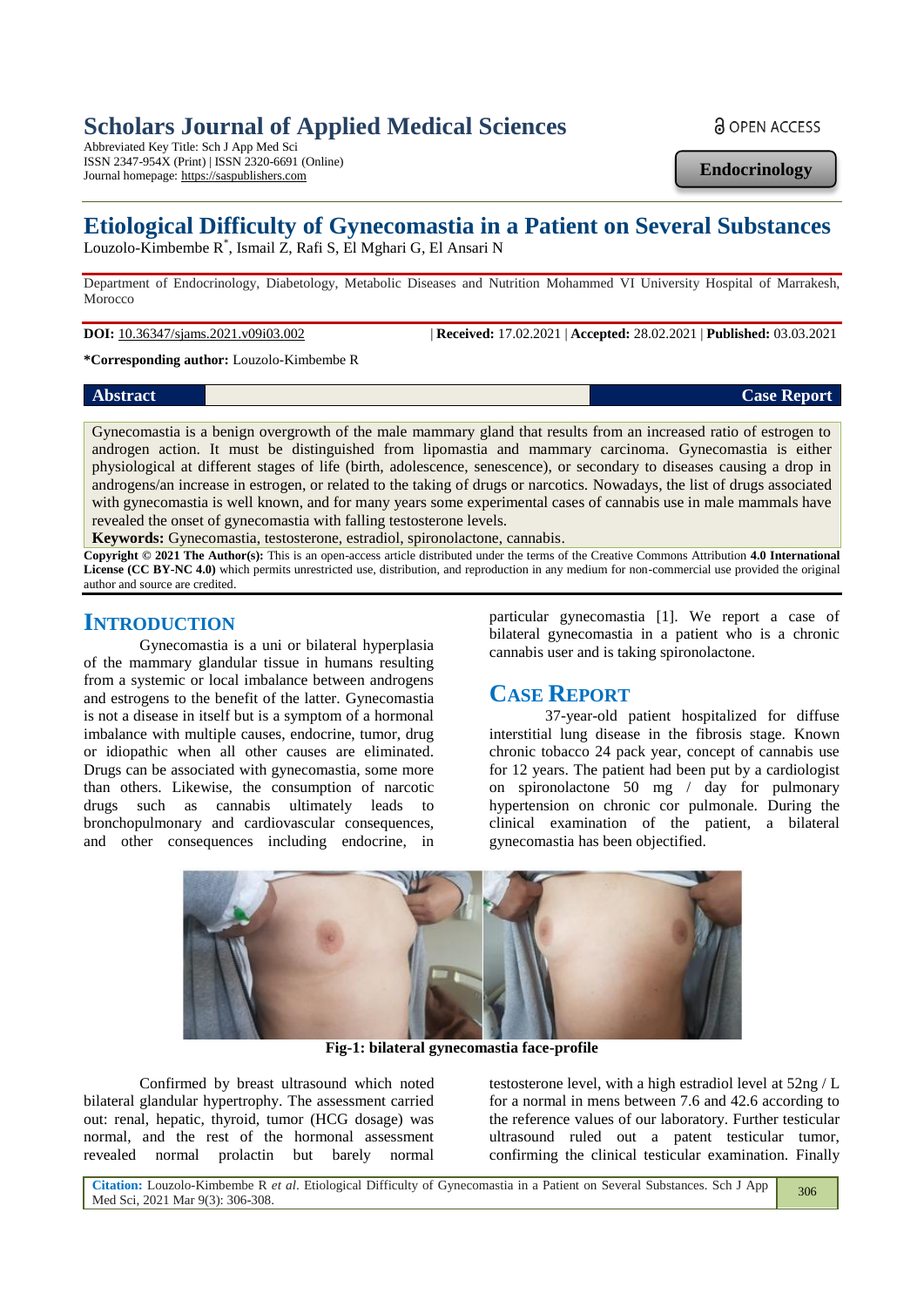an adrenal tumor, notably a feminizing adrenal cortical carcinoma, was ruled out by adrenal computed tomography, although the clinic was already not in favor. The patient did not report a decrease in libido or erectile dysfunction.

### **DISCUSSION**

Gynecomastia is a benign overgrowth of the glandular tissue of the breast and may be the first symptom of an underlying disease, although there is controversy regarding the clinical importance of further investigation in men who develop gynecomastia [2]. Even if an obvious cause of gynecomastia is suspected (drug intake, narcotic intake as in our case) it should not prevent further investigation, in fact studies have objectified underlying pathologies despite fairly obvious causes [2]. Gynecomastia in our patient being non-physiological, it was therefore necessary to proceed methodically by ruling out pathologies with low androgen levels, in particular primary or secondary hypogonadisms, hyperprolactinemia, pathologies with high estrogen levels, in particular testicular and adrenal tumors ( feminizing adrenal cortical carcinoma), pathologies with a high SHBG (sex hormone binding globulin) level, in particular hyperthyroidism and hepatic cirrhosis and general pathologies such as renal failure. Among the remaining incriminated causes, our patient was on treatment with spironolactone and known chronic cannabis user. Spironolactone is labeled as a drug very associated with gynecomastia. It is because spironolactone inhibits the production of testosterone in the testes, increases aromatization and therefore the peripheral conversion of testosterone to estradiol and binds to androgen receptors in certain tissues, thus acting as an antiandrogenic substance [3].

The onset of gynecomastia with spironolactone is duration and dose dependent. The minimum duration of the onset of gynecomastia with spironolactone is at least two months [4]. Out of a series of 699 patients followed for essential hypertension on spironolactone, 13% or 91 patients developed gynecomastia but at varying doses and durations, the duration of treatment for the development of gynecomastia varied from 2 to 100 months but was shorter for daily doses greater than or equal to 150 mg of spironolactone (between 9 and 12 months) than for daily doses less than or equal to 50 mg of spironolactone (between 20 and 27 months) [4].

Other studies have noted that gynecomastia can develop as early as 1 month after initiating spironolactone, dose dependent, and can regress within 3 to 6 months after stopping spironolactone [5, 6]. Also, many studies make the connection between the consumption of cannabis and the appearance of gynecomastia, the mechanism still not being well elucidated, the hypothesis is based on the structural similarity between the major active component of cannabis, tetrahydrocannabinol (THC ) and estradiol [7, 8]. A study carried out in cannabis users had established a direct link with the onset of gynecomastia [7], but another study failed to formally establish a cause and effect relationship [8]. However, regression of gynecomastia has been observed in people who were able to abstain from cannabis use, and pathological examination of the breast tissue of cannabis users revealed florid ductal proliferation [9]. Today, with the decriminalization of cannabis in some countries, for recreational or therapeutic purposes, several cases of gynecomastia in men who are chronic cannabis users are described. In the USA, the American Society for Aesthetic and Plastic Surgery (ASAPS), reported an exponential increase in cases of breast reduction surgery among cannabis users, more than 30,000 surgical interventions for breast reduction between 2014 and 2015 [10].

Studies comparing hormone levels in regular cannabis users with non-users nevertheless suggest a deleterious effect of this substance. The results in animals are less equivocal: cannabis does lower testosterone levels, decrease testicular size and produce poor quality sperm. Physiological changes which can therefore have repercussions on the growth of the mammary glands [10].

## **CONCLUSION**

Spironolactone is very associated with cases of gynecomastia by the mechanisms described above, the dosage should be adjusted and the duration of treatment to be minimized, or even substituted if possible. For our patient, spironolactone was deemed necessary for the treatment of his pulmonary hypertension, but the dose was reduced and a thiazide diuretic was added.

If spironolactone is implicated in gynecomastia in our patient, his chronic consumption of cannabis for 12 years, in view of the supposed cause and effect links, could therefore already have induced gynecomastia to which the effect of spironolactone would have been added, but it is not easy to separate things, especially since an underlying pathology may exist but the combined effect of spironolactone and cannabis on the synthesis and metabolism of testosterone, their repercussion on the functioning of the gonadotropic axis complicates the picture.

#### **REFERENCES**

- 1. Vidrio. Effets somatiques à court et à long terme de la consommation de cannabis, Analyse, chap. 1996; 10: 215-232.
- 2. Mieritz MG, Christiansen P, Jensen MB. Gynaecomastia in 786 adult men: clinical and biochemical findings, European Journal of Endocrinology; 2017
- 3. De Barros A, De Castro Moura Sampio M, Gyecomastia: Physiopathology, evaluation and treatment, Sao Paulo Medical Journal; 2012